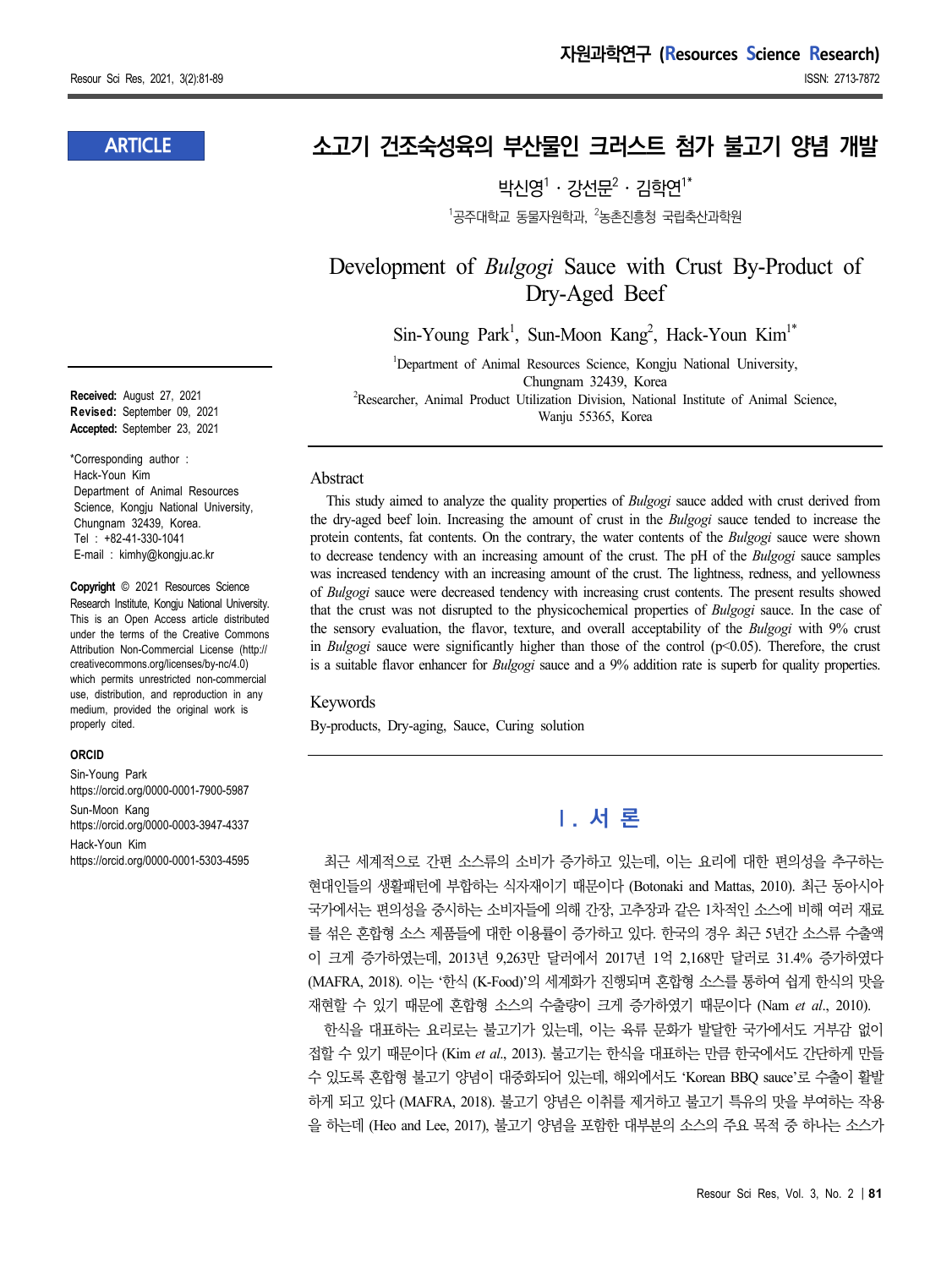가진 특유의 극대화시키는 것이다 (Methven, 2012).

독특한 풍미를 지닌 건조 숙성 (dry-aging)육은 최근 고급 식육으로 소비자들의 수요가 증가하고 있다. 건조숙성은 사후 경직이 완료된 식육을 일정 기간 약 4℃ 조건에서 식육 표면을 노출한 상태로 숙성시키는 것으로, 숙성 과정에서 단백질의 소편화 (myofibrillar fragmentation)가 이루어져 부드러운 식감을 가지게 되고 감칠맛이 증진된다 (Spanier *et al*., 1997). 특히 건조 숙성 중 특유의 풍미가 형성 되는데, 이는 소비자들의 건조숙성육에 대한 선호도를 높이는 주요 요인이 된다 (Campbell *et al.*,<br>2001). 그러나 건조숙성 과정에서 발생하는 비가식부위인 크러스트로 인하여 숙성 수율이 크게 떨어 지게 되고, 이로 인하여 다른 식육에 비해 높은 가격대를 형성하게 될 수밖에 없다는 문제점이 있다. 크러스트는 건조 숙성 과정에서 표면 경화에 따라 발생하는 부위로, 식육으로써 활용이 제한되어 있 다 (Dashdorj *et al*., 2016). 그러나 표면의 수분 증발로 인하여 풍미 물질이 농축되어 있는데, 이에 따라 가식부위로 이용하는 식육에 비해서 건조숙성 특유의 풍미가 강한 부위이기도 하다 (Park *et al*., 2020). 따라서 본 연구는 건조숙성 우육에서 발생하는 부산물인 크러스트를 첨가한 불고기 양념을 제조하고, 이의 품질 특성을 분석하여 크러스트의 풍미증진제로써의 활용성을 높이고자 한다.

## **Ⅱ. 재료 및 방법**

### **우육 등심 건조숙성 및 크러스트 채취**

크러스트를 얻기 위하여 우육 등심을 건조숙성하였다. 원료육은 3등급 육우 6개 도체에서 얻은 우육 등심 (Tobawoo, Korea)을 이용하였고, 동일한 길이 및 높이로 3등분하여 준비하였다. 준비한 우육 등심은 건조숙성고 (DA-45, Korea alesso, Korea)를 이용하여 숙성온도 4℃, 풍속 5±1 m/s, 습도 80±1%의 조건에서 4주간 숙성하였다. 건조숙성이 완료된 후 비가식부위인 크러스트를 건조숙성육의 최외각에서 약 0.3 cm 잘라내었고, 잘라낸 크러스트는 급속 냉동 냉장고 (TSE320GPD, Thermo Fisher Scientific, USA)를 이용하여 -80℃에서 24시간 냉동하였고, 이후 분말화 및 미생물 안정성을 확보하기 위하여 동결건조기 (FD12008, Ilshin Bio Base, Korea)를 이용하여 -121℃ 조건으로 24시간 동결건조하였다. 동결건조가 완료된 크러스트는 분쇄하여 분말화 하였고, 이를 -18℃에서 보관하며 실험에 이용하였다. 실험에 이용한 동결건조 크러스트 분말의 일반성분은 다음과 같다: 수분 4.66%, 지방 29.81%, 단백질 56.25%, 회분 2.77%.

#### **불고기 양념 제조**

불고기 양념은 Jung *et al*. (2015)의 제조방법을 참고하여 약간 변형한 뒤 제조하였다. 물 10%, 마늘 2.5%, 생강 0.3%를 hand blender (MQ 5135, Braun, Germany)를 이용하여 분쇄 및 혼합하였다. 다음으로 갈색 설탕 3.3%, 청주 1.7%, 참기름 0.8%, 후추가루 0.1%를 투입하여 hand blender를 이용 하여 1분 30초간 혼합하였다. 이후 물 64.7%, 간장 16.6%를 투입한 뒤 2분간 혼합하여 불고기 양념을 제조하였다. 제조한 불고기 양념은 크러스트를 각각 0 (control), 3, 6, 9% 첨가한 뒤 충분히 혼합하였 으며, 혼합된 처리구별 불고기양념을 18 mesh 망을 이용하여 걸러낸 뒤 4℃에 보관하며 실험에 이용 하였다.

#### **일반성분 측정**

불고기 양념의 일반성분 측정은 AOAC (1990)의 방법에 의하여 측정하였다. 수분 함량과 조단백질 함량은 각각 105℃ 상압가열 건조방법과 Kjedahl 방법을 이용하여 측정하였으며, 조지방 함량과 회분 함량은 각각 Soxhlet 방법과 550℃ 건조회화로 가열 방법을 이용하여 측정하였다.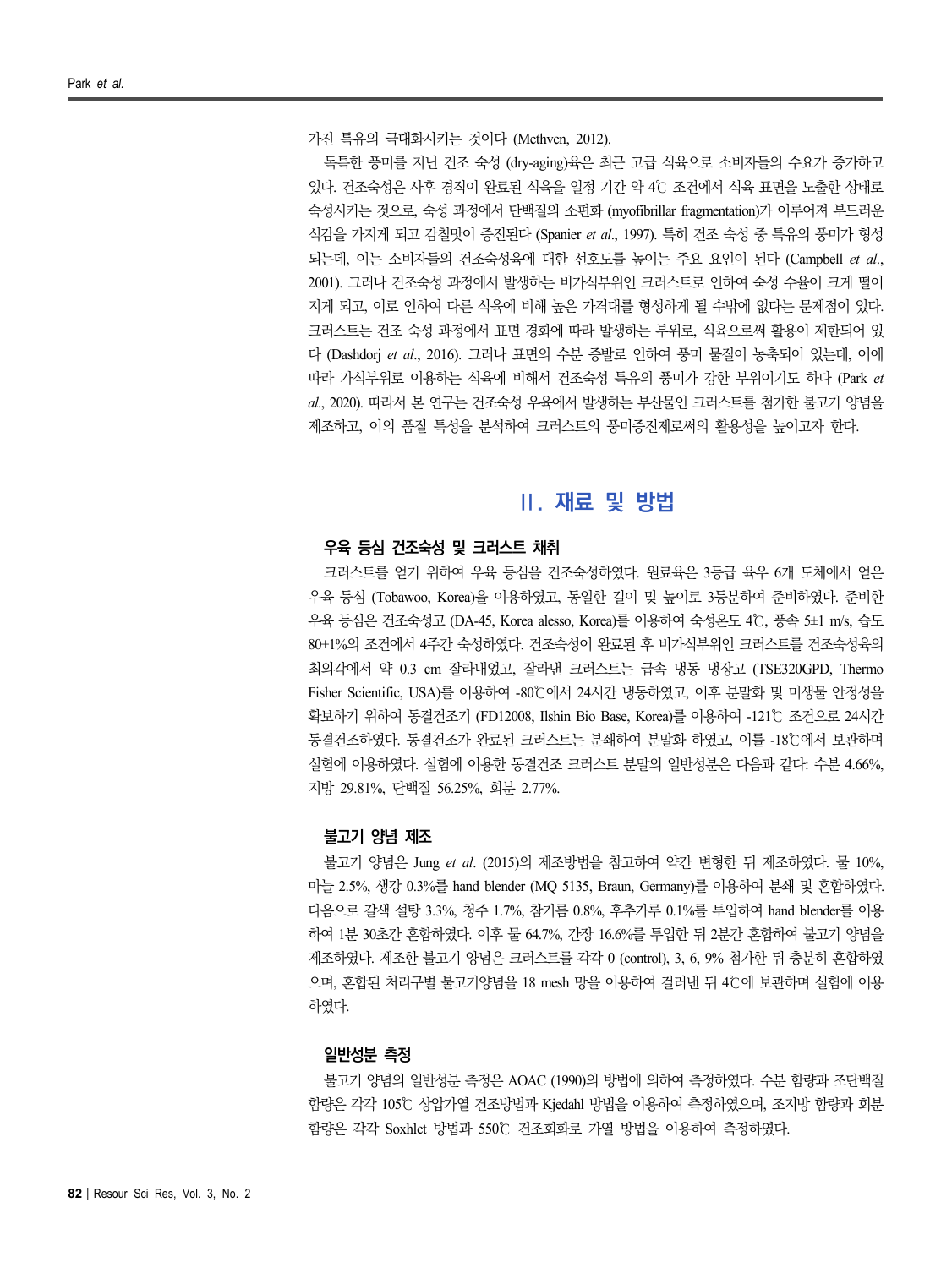#### **색도 측정**

불고기 양념의 색도 측정은 사각 유리관에 불고기 양념을 채워 놓은 뒤 color reader (CR-10, Minolta, Japan)를 이용하여 측정하였으며, color reader의 표준색은 백색 표준 평판 (CIE L \* : 97.83, CIE a \* : -0.43, CIE b \* : 1.98)을 이용하였다. 측정된 명도, 적색도, 황색도는 각각 L \* (Lightness), a \* *\** \* \* \* \* \* \* (redness), b \* (yellowness)로 나타냈다.

#### **pH 측정**

불고기 양념의 pH를 측정하기 위하여 시료 4 mL와 증류수 16 mL를 conical tube에 투입한 뒤 고속 균질기 (HMZ-20DN, Poolim Tech, Korea)를 이용하여 8,000 rpm에서 1분간 균질하였다. 균질된 시료는 pH 측정기 (S220, Mettler-Toledo, Switzerland)를 이용하여 pH를 측정하였다.

#### **염도 측정**

불고기 양념의 염도는 salinity meter (SB-2000 PRO, HM Digital, USA)를 이용하여 측정하였으며, 측정된 값은 salinity (%)로 나타내었다.

#### **향미 주성분 분석**

불고기 양념의 처리구별 향미 주성분 분석 (Principal component analysis; PCA)을 위하여 각각의 시료들을 electronic nose (Heracles Ⅱ, Alpha MOS, France)를 이용하여 측정하였다. 20 mL sample vial에 시료를 1mL 투입하여 준비하였으며, 전자코 분석조건은 다음과 같다: Injection volume 5 mL; injection temperature 200℃; column temperature 51℃ (10 s) to 260℃ (4 s); detector temperature 260℃. 측정된 결과는 Alpha soft program (Alpha MOS, France)를 이용하여 주성분 분석을 실시하여 PCA plot으로 나타내었다.

#### **관능평가**

처리구별 불고기 양념을 이용한 불고기를 제조하여 관능평가를 실시하였다. 불고기 원료육은 1등 급 육우 우둔을 이용하였으며, 약 5 × 5 × 0.2 cm<sup>3</sup> (가로 × 세로 × 높이) 크기로 잘라 준비하였다. 준비된 원료육과 처리구별 불고기 양념은 3:4 비율로 투입한 뒤, 4℃ 에서 12시간 염장하였으며, 염장 이 완료된 불고기는 80℃로 가열한 프라이팬을 이용하여 30초간 앞 뒷면을 가열하여 관능평가에 이용 하였다. 가열된 불고기의 관능평가는 훈련된 14명의 패널 요원을 구성하여 각 처리구별로 색, 풍미, 조직감, 전체적 기호도를 평가하였다. 각 평가 항목에서 가장 열악한 품질은 1점으로 평가하였으며, 가장 우수한 품질은 10점으로 평가한 뒤, 그 평균치를 구하였다. 본 연구의 관능평가는 공주대학교 연구윤리심의위원회의 인증을 받아 수행하였다 (KNU IRB 2020-15).

### **통계분석**

모든 실험은 3회 이상 반복하여 실시하였고, 실험 결과는 통계분석 프로그램 SAS (Ver 9.3, SAS Institute, USA)를 이용하여 각 처리구들 간의 분석 값에 대하여 AVOCA 분산 분석을 실시하였으며, Duncan's multiple range test를 실시하여 95%의 신뢰도에서의 유의적인 차이를 검증하였다.

### **Ⅲ. 결과 및 고찰**

### **일반성분, 염도**

Table 1은 불고기 양념의 일반성분을 나타내었다. 수분함량과 회분함량은 처리구들간의 유의적인 차이를 보이지 않았으나, 단백질함량과 지방함량은 크러스트 첨가량이 증가함에 따라 유의적으로 상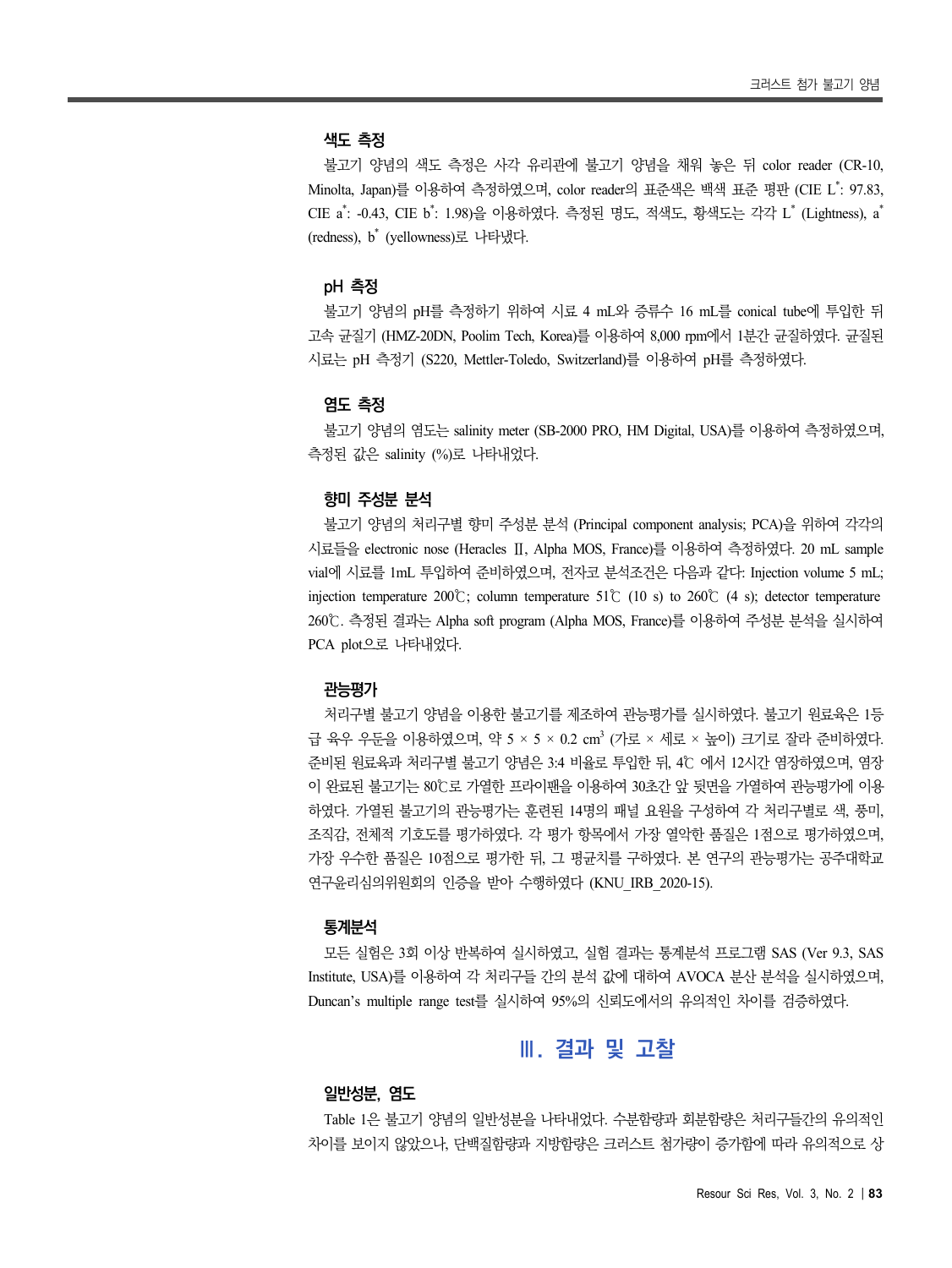승하였다 (p<0.05). 이렇듯 소스에는 첨가되는 재료의 성분에 따라 일반성분이 변하게 되며, 식육 또 는 식육 추출물 (분말)의 첨가는 단백질과 지방함량이 증가된다고 알려져 있다 (Abdullah *et al*., 2018). 또한 Park *et al*. (2020)은 식육 추출물의 첨가로 인하여 브라운소스의 단백질과 지방함량이 증가하였다고 보고한 바 있다. 따라서 크러스트 첨가량에 따른 불고기 양념의 일반성분 차이는 크러 스트의 높은 단백질과 지방 함량으로 인하여 크러스트 첨가량이 증가함에 따라 불고기 양념의 단백질 과 지방 함량이 증가한 것으로 판단된다.<br>Fig. 1은 불고기 양념의 크러스트 첨가량에 따른 염도를 나타내었다. 모든 크러스트 첨가 처리구의

염도는 크러스트를 첨가하지 않은 대조구 (0%; control)에 비해서 유의적으로 낮은 값을 나타내었다 (p<0.05). 이러한 결과는 본 연구에서 제조한 불고기 양념의 염도에 영향을 주는 soy sauce의 비율이 크러스트 첨가량이 증가함에 따라 염도가 상대적으로 감소한 것으로 판단된다. 불고기 양념과 같이 염지형태로 이용되는 양념류는 대부분 높은 염 함량을 지니고 있으며, 염장하여 가열하는 식품 또는 식육가공품에서의 높은 염분 섭취량에 대한 경각심이 대두되고 있다 (Desmond, 2006). 따라서 크러스 트의 첨가는 불고기 양념의 높은 염분 함량을 상대적으로 낮추면서 감칠맛을 부여할 수 있을 것으로 생각된다.

**Table 1.** Proximate composition of *Bulgogi* sauce added with different amounts crust

| Traits         | Crust                        |                              |                   |                            |  |
|----------------|------------------------------|------------------------------|-------------------|----------------------------|--|
|                | $0\%$ (control)              | 3%                           | 6%                | 9%                         |  |
| Water $(\%)$   | $91.55 \pm 2.34$             | $91.26 \pm 2.75$             | $90.05 \pm 1.94$  | $90.49 \pm 2.57$           |  |
| Protein $(\%)$ | $0.76 \pm 0.11$ <sup>d</sup> | $1.68 \pm 0.26$ <sup>c</sup> | $3.99 \pm 0.23^b$ | $5.72 \pm 0.03^{\text{a}}$ |  |
| Fat $(\%)$     | $1.17 \pm 0.01$ <sup>d</sup> | $1.83 \pm 0.13$ <sup>c</sup> | $2.16 \pm 0.05^b$ | $2.45 \pm 0.06^a$          |  |
| Ash $(\%)$     | $2.44 \pm 0.01$              | $2.41 \pm 0.06$              | $2.46 \pm 0.12$   | $2.56 \pm 0.15$            |  |

All values are mean±SD.

a<sup>-d</sup> Means on the same row with different letters are significantly different (p<0.05).



**Fig. 1. Salinity of** *Bulgogi* sauce added with different amounts of crust. a<sup>-b</sup>Means on the same bars with different letters are significantly different (p<0.05).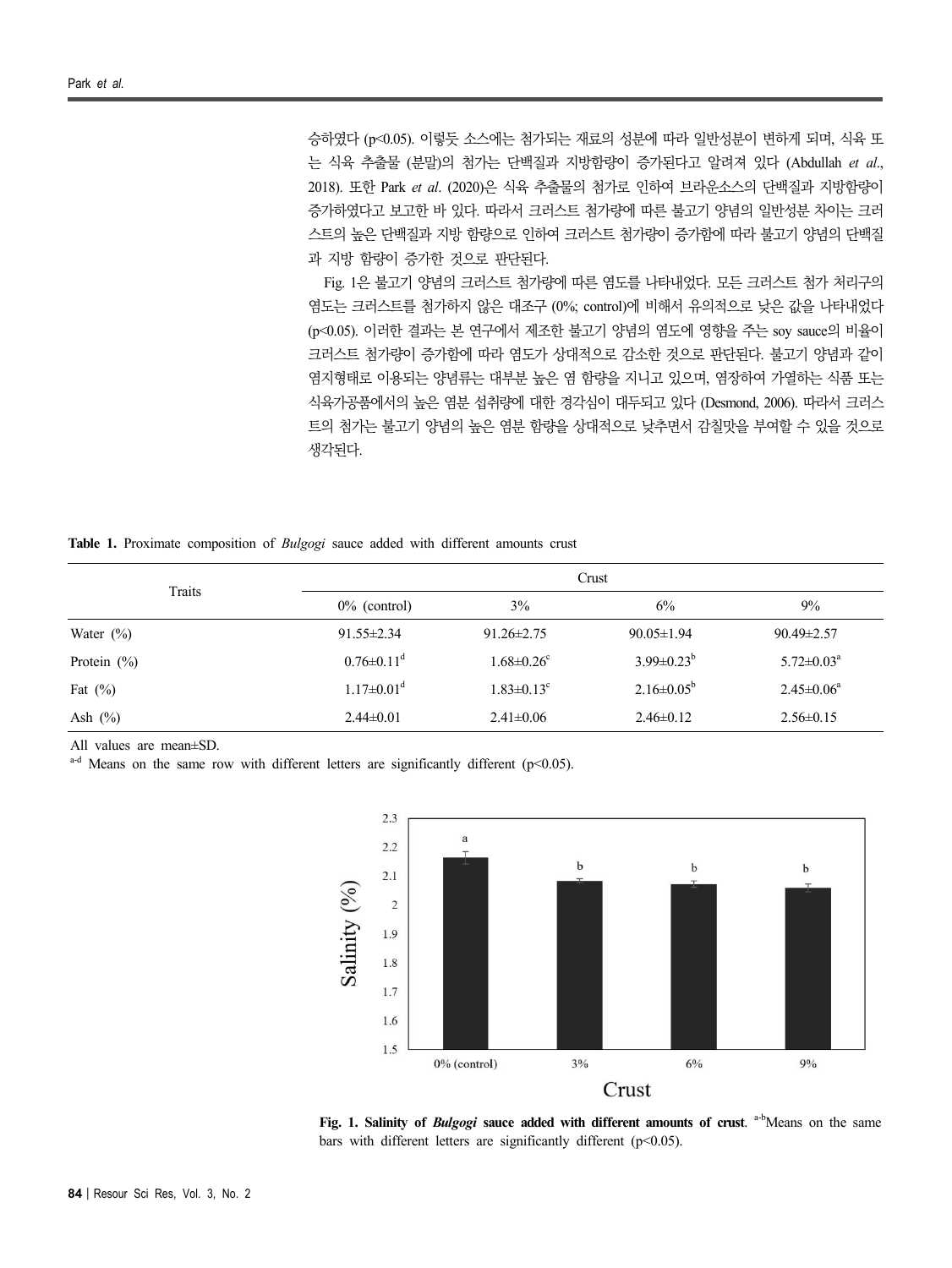### **색도, pH**

Table 2는 크러스트 첨가량에 따른 불고기 양념의 색도와 pH를 나타내었다. 불고기 양념의 명도는 크러스트 첨가량이 증가함에 따라 낮아지는 경향을 나타내었으며, 적색도는 크러스트를 첨가하지 않 은 대조구 (0%; control)에 비해서 모든 크러스트 첨가 처리구들이 유의적으로 낮은 값을 나타내었다 (p<0.05). 황색도는 크러스트 첨가량이 증가함에 따라 유의적으로 낮아지는 결과를 나타내었다 (p<0.05). 불고기 양념의 색도 형성에 큰 영향을 미치는 간장은 맑은 적갈색을 띄는데 (Yokotsuka. 1986), 본 연구에서 제조한 불고기 양념의 크러스트 처리구별 색 차이는 높은 염농도를 가지고 있는 간장으로 인해 크러스트에서 염용성 단백질이 추출되어 불고기 양념의 명도, 적색도 및 황색도를 감 소시킨 것으로 생각된다. 본 연구와 유사하게 Park *et al*. (2020)은 소스 제품에 대한 식육 추출물의 첨가로 인하여 소스의 색도에 영향을 미쳤다고 하여 본 연구결과와 일치하였다.

Fig. 2는 크러스트 첨가량에 따른 불고기 양념의 pH를 나타내었으며, 크러스트 처리구별 불고기 양념의 pH는 크러스트 첨가량이 증가함에 따라 상승하는 추세를 나타내었고, 크러스트 9% 처리구의 경우 다른 처리구들에 비해서 유의적으로 가장 높은 pH를 나타내었다 (p<0.05). 본 연구와 유사하게 Lee *et al*. (2007)은 브라운 소스에서 첨가물이 지닌 pH에 따라 소스의 pH 또한 변하였다고 하였다. 이렇듯 염지액의 pH는 첨가물의 특성에 따라 영향을 받아 변화하고, 이는 염지육의 pH에도 영향을 미치게 된다 (Sebranek, 2009). 또한 크러스트의 첨가에 따라 pH가 상승한 것은 일반적으로 식품에서 염 함량이 높을수록 pH가 낮아진다고 알려져 있기 때문에 (Feiner. 2006), 크러스트의 첨가량이 증가

**Table 2.** Color of *Bulgogi* sauce added with different amounts of crust

| Traits |                      | Crust                        |                               |                              |                               |  |
|--------|----------------------|------------------------------|-------------------------------|------------------------------|-------------------------------|--|
|        |                      | $0\%$ (control)              | 3%                            | 6%                           | $9\%$                         |  |
|        | $CIE L^*$            | $43.75 \pm 0.10^a$           | $43.70 \pm 0.26$ <sup>a</sup> | $43.13 \pm 0.29^b$           | $42.23 \pm 0.05$ <sup>c</sup> |  |
| Color  | $CIE$ a <sup>*</sup> | $4.43 \pm 0.26$ <sup>a</sup> | $0.73 \pm 0.05^{\rm b}$       | $0.65 \pm 0.10^b$            | $0.53 \pm 0.05^b$             |  |
|        | CIE b                | $6.70 \pm 0.18$ <sup>a</sup> | $4.20 \pm 0.08^b$             | $3.53 \pm 0.05$ <sup>c</sup> | $3.28 \pm 0.10^d$             |  |

All values are mean±SD.

<sup>a-d</sup> Means on the same row with different letters are significantly different (p<0.05).



**Fig. 2. pH of** *Bulgogi* **sauce added with different amounts of crust.** a-cMeans on the same bars with different letters are significantly different (p<0.05).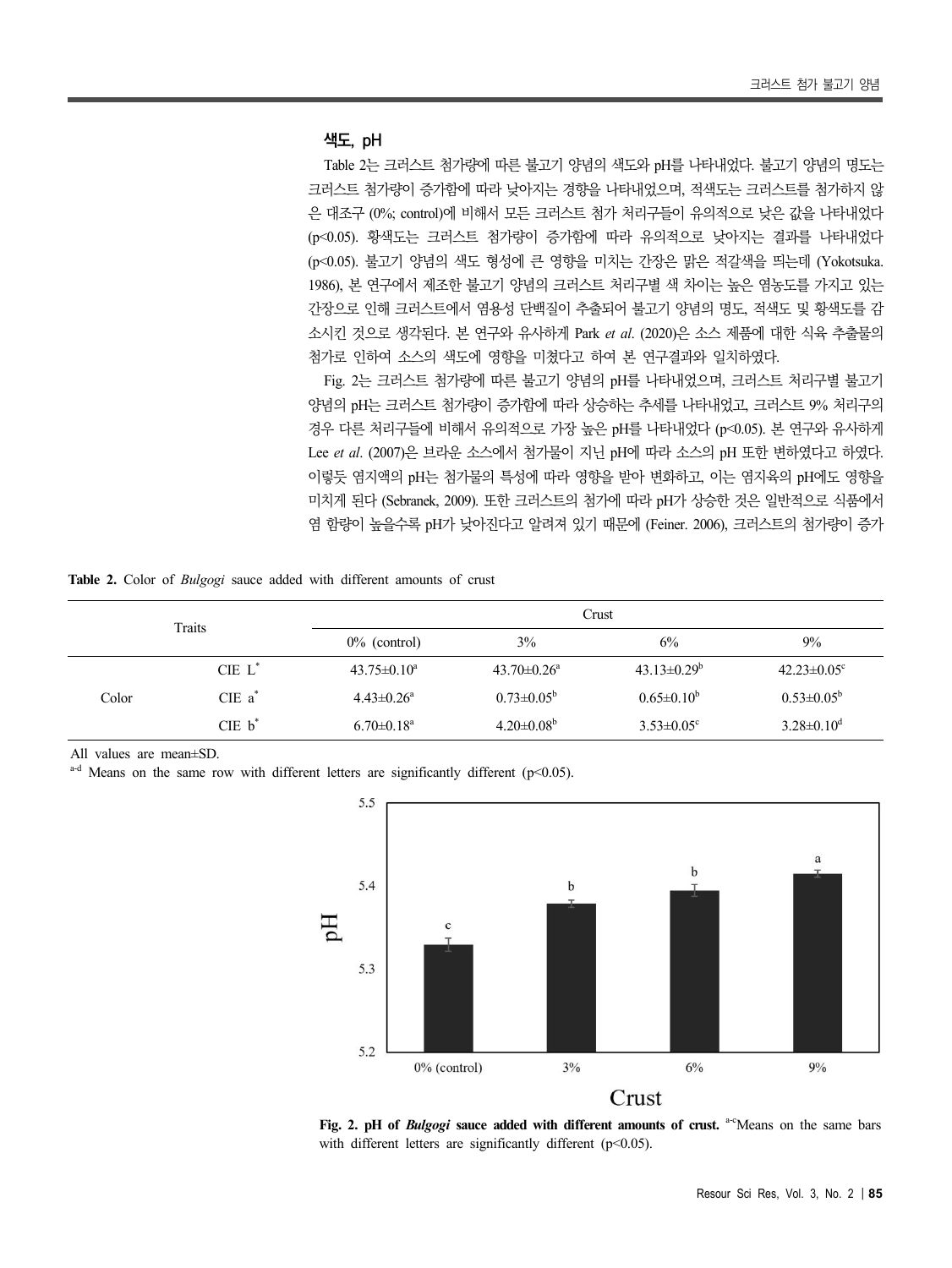할수록 염 함량이 상대적으로 감소하여 pH가 증가한 것으로 판단된다. 또한 불고기 양념과 같은 염지 액의 pH가 높을수록 염지 공정 중 불고기 원료육 또한 이의 영향을 받아 pH가 상승하게 되는데 (Jiménez-Colmenero *et al*. 2001), 원료육은 pH가 상승할수록 보수력 또한 상승하여 가열 시 육즙의 삼출을 막아 감량과 풍미의 저하를 막을 수 있다.

### **향미 주성분 분석**

크러스트 첨가량에 따른 불고기 양념의 향미 차이를 분석하기 위하여 전자코 측정 결과에 따른 주성분 분석 (PCA)을 실시하였다 (Fig. 3). 주성분 분석 결과 PC1이 PC2에 비해서 높은 수치를 나타 냈으므로, PC1의 차이로 인한 향미 차이 기여율이 더 높은 것으로 나타났다. 이에 따라 크러스트 처리구별 향미 차이를 구분하면 대조구에 비해 크러스트 3% 처리구는 뚜렷하게 다른 향미를 나타내 고 있음을 알 수 있었으며, 크러스트 6% 처리구 또한 대조구 및 크러스트 3% 처리구와 구분되는 향미를 지니고 있음을 알 수 있었다. 육류 분말은 식육의 종류에 따라 특정한 풍미를 내는데, 대표적 으로 식육 풍미를 부여하기 위한 것으로 스톡 (meat stock)이 있다 (Varavinit *et al*., 2000). 우육 또한 파우더 형태의 스톡 (beef stock powder)으로 요식업계에서 광범위하게 사용되는데, 특히 gravy, soup, stew에 우육 풍미를 부여하기 위하여 사용된다 (Gasser, 1973). 따라서 분말화 시킨 크러스트는 스톡 과 유사하게 불고기 양념에서 특유의 풍미를 부여하여 처리구별 풍미의 차이가 발생한 것으로 생각된 다. 또한 Motono (2012)에 따르면 우육 분말은 감칠맛을 내는 IMP, MSG가 일정량 함유되어 있어 IMP, MSG를 대체하여 사용되기도 한다고 하였으며, 소스류 제품에도 감칠맛과 풍미를 부여하기 위 해 이들 성분이 일정량 첨가되는 것이 권장된다고 하였다.

#### **관능평가**

크러스트 첨가량에 따른 처리구별 불고기 양념을 이용하여 염지한 불고기의 관능평가 결과는 Table 3에 나타내었다. 다양한 식품에서 풍미 증진제는 첨가량이 과도할 경우 관능적 특성의 저하를 일으키게 되므로, 첨가량의 적정수준을 찾는 것이 중요하다. 색도는 처리구들 간의 유의적인 차이를 보이지 않았으나, 풍미, 조직감, 전체적 기호도는 크러스트 첨가량이 증가함에 따라 증가하는 경향을 나타내었다. 또한 크러스트 9% 첨가 처리구의 경우 대조구에 비해서 색도를 제외한 모든 항목에서 유의적으로 높은 평가를 나타내었다 (p<0.05). 색도 평가의 경우 불고기 양념 자체에 대한 CIE 색차계



**Fig. 3. Principal component analysis (PCA) plot of** *Bulgogi* **sauce added with different amounts crust.**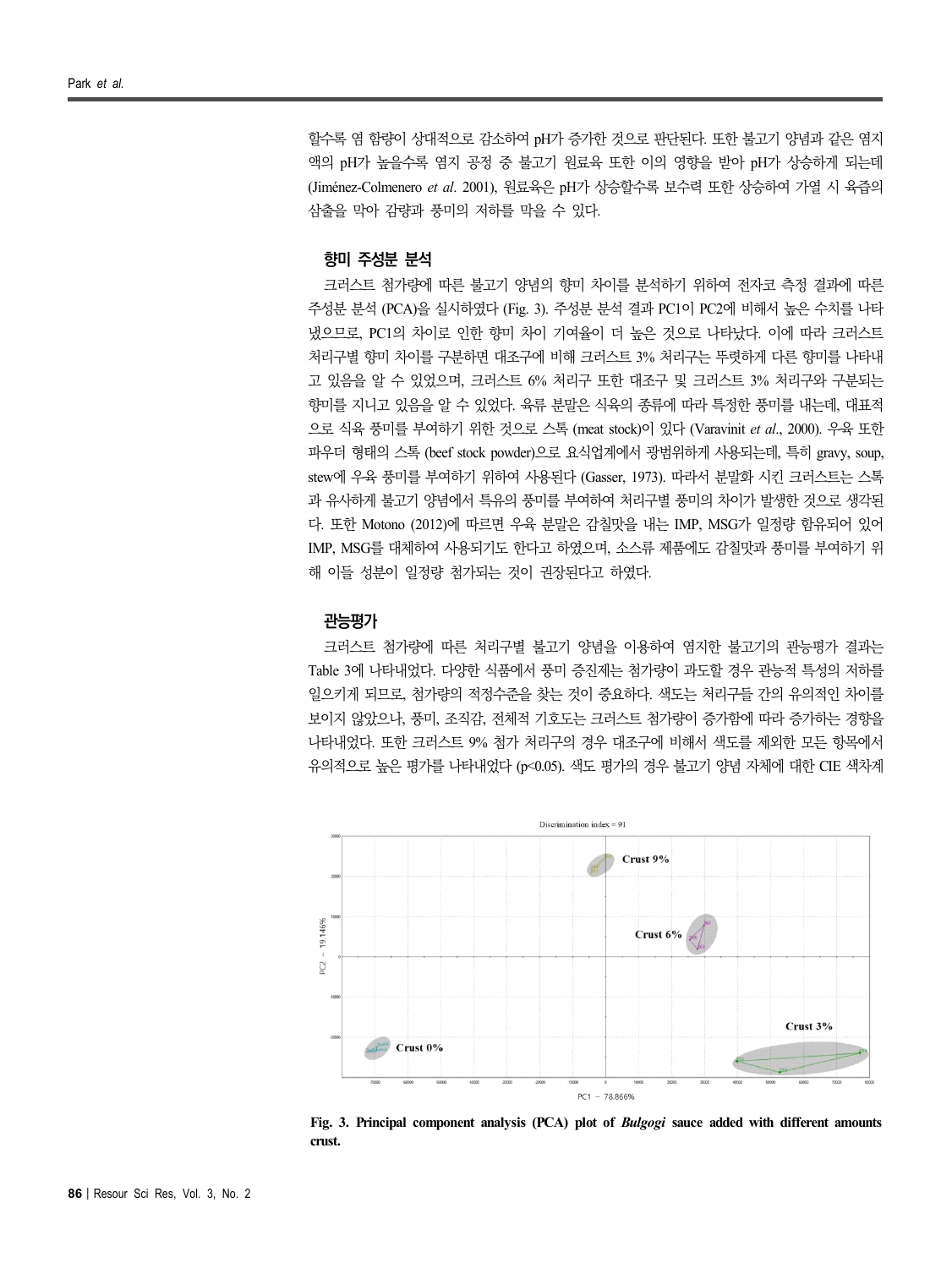| Traits                | Crust                        |                               |                               |                            |
|-----------------------|------------------------------|-------------------------------|-------------------------------|----------------------------|
|                       | $0\%$ (control)              | 3%                            | 6%                            | 9%                         |
| Color                 | $8.33 \pm 0.58$              | $8.33 \pm 0.82$               | $8.25 \pm 0.96$               | $8.50 \pm 1.00$            |
| Flavor                | $8.17 \pm 0.98$ <sup>b</sup> | $8.50 \pm 0.55$ <sup>ab</sup> | $9.00 \pm 0.71$ <sup>ab</sup> | $9.40 \pm 0.55^{\text{a}}$ |
| Texture               | $8.17 \pm 0.75$ <sup>c</sup> | $8.50 \pm 1.05^{bc}$          | $9.33 \pm 0.82^{ab}$          | $9.60 \pm 0.55^{\text{a}}$ |
| Overall acceptability | $8.00 \pm 0.63^b$            | $8.17 \pm 0.75$ <sup>ab</sup> | $8.80 \pm 1.10^{ab}$          | $9.50 \pm 0.55^{\text{a}}$ |

**Table 3.** Sensory evaluation of *Bulgogi* cured with *Bulgogi* sauce added with different amounts of crust

All values are mean±SD.

<sup>a-c</sup> Means on the same row with different letters are significantly different ( $p$ <0.05).

분석결과와는 달리 불고기 염지 후에는 유의적인 차이를 보이지 않았는데, 이는 염지 후 가열과정에 서 육단백질의 열변성으로 인한 색도 변환이 가열 후 불고기 색도에 미치는 영향이 더욱 크기 때문인 것으로 생각된다 (King and Whyte, 2006). 또한 크러스트 첨가에 따른 풍미 차이는 처리구별로 향미 차이가 있는 것으로 나타났던 전자코 향미 주성분 분석 결과와 관련 있는 것으로 보인다. 상업적으로 이용되는 소스 또는 염지액의 경우 풍미 증진을 위해서 풍미증진제를 첨가하는데 (Jinap and Hajeb, 2010), 본 연구에서 첨가한 크러스트 또한 9% 첨가수준에서 대조구에 비해서 풍미 평가에 긍정적인 영향을 미쳤으므로, 불고기 양념에 대한 풍미증진제로써의 적절한 첨가량은 9%인 것으로 판단된다.

## **Ⅳ. 요 약**

본 연구는 건조숙성 우육 등심에서 분리한 크러스트를 풍미증진제로써 활용성을 판단하기 위하여 크러스트를 3-9% 첨가한 불고기 양념을 제조하고, 이의 품질 특성을 분석하였다. 불고기 양념에 대한 크러스트 첨가는 이화학적 특성에 부정적인 영향을 미치지 않았고, 긍정적인 결과로써 pH가 상승하 고 풍미의 유의미한 변화가 관찰되었다. 또한 불고기 관능평가에서는 색도를 제외한 풍미, 조직감, 전체적 기호도가 크러스트 첨가수준이 높아짐에 따라 높은 평가를 받는 경향을 보였는데, 특히 크러 스트 9% 첨가 처리구는 대조구에 비해서 풍미, 조직감, 전체적 기호도에서 우수한 평가를 나타내었 다. 따라서 풍미증진제로써 불고기 양념에 대한 크러스트의 최적 첨가량은 9%인 것으로 판단된다.

# **Ⅴ. 사 사**

본 연구는 농림축산식품부의 재원으로 농림식품기술기획평가원의 미래형혁신식품기술개발사업의 지원을 받아 수행되었음(과제번호: 119024-3).

## **Ⅵ. 참고문헌**

- 1. Abdullah N, Wahab N, Saruan N, Matias-Peralta HM, Xavier NR, Muhammad N, Talip BA, Bakar MFA. 2018. Effect of replacing coconut milk with almond milk in spicy coconut gravy on its sensorial, nutritional and physical properties. Mater Today 5:21919-21925.
- 2. AOAC. 1990. Official methods of analysis. 15th ed. Association of Official Analytical Chemists, Washington, DC, USA. pp 777-788.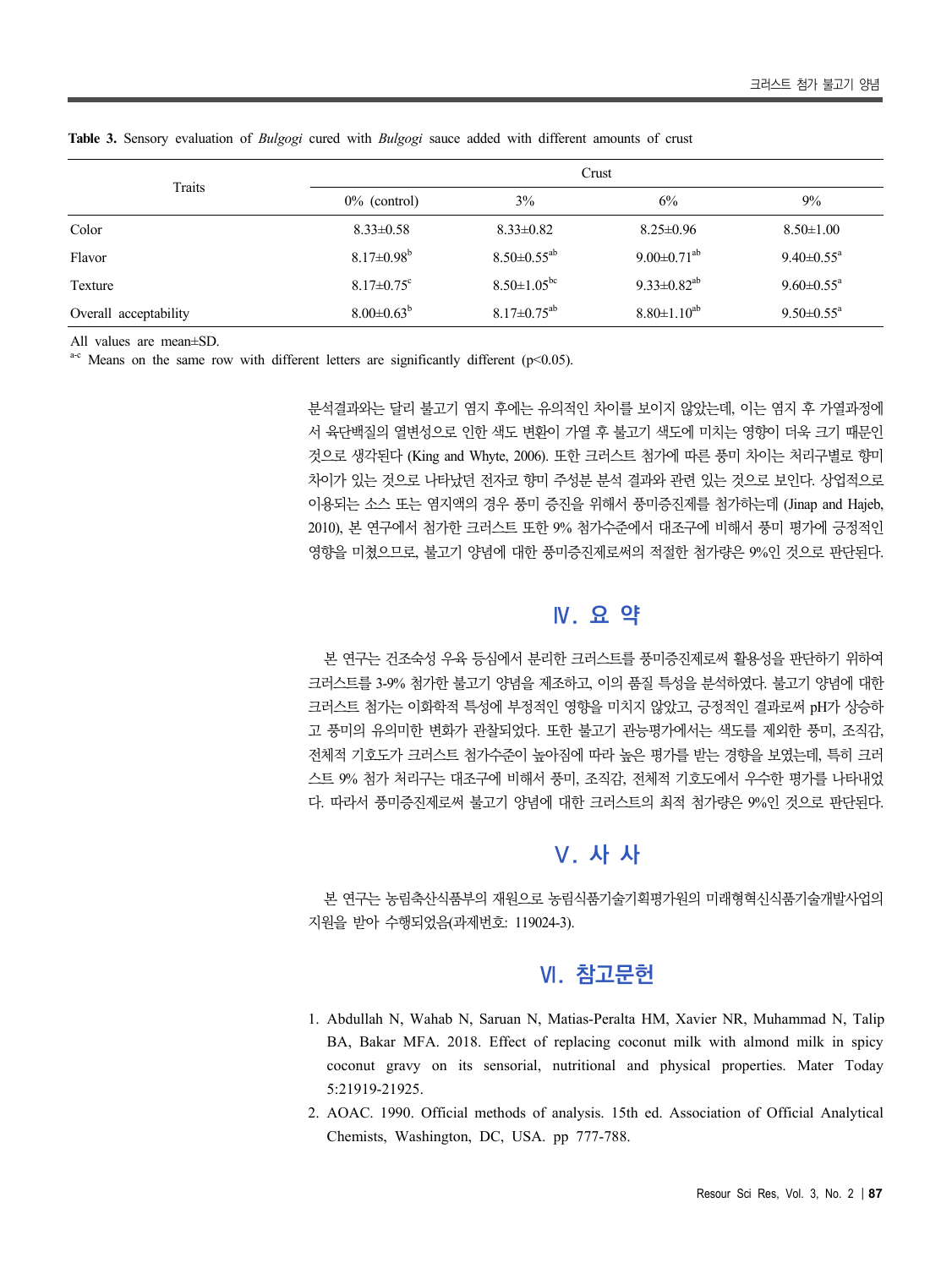- 3. Botonaki A, Mattas K. 2010. Revealing the values behind convenience food consumption. Appetite 55:629-638.
- 4. Campbell RE, Hunt MC, Levis P, Chambers IV E. 2001. Dry-aging effects on palatability of beef *longissimus* muscle. J Food Sci 66:196-199.
- 5. Dashdorj D, Tripathi VK, Cho S, Kim Y, Hwang I. 2016. Dry aging of beef; Review. J Anim Sci Technol 58:20.
- 6. Desmond E. 2006. Reducing salt: A challenge for the meat industry. Meat Sci 74:188-196.
- 7. Doyle ME, Glass KA. 2010. Sodium reduction and its effect on food safety, food qualirt, and human health. Compr Rev Food Sci F 9:44-56.
- 8. Feiner G. 2006. Additives: phosphates, salts (sodium chloride and potassium chloride, citrate, lactate) and hydrocolloids. In Meat products handbook. 1st ed. Feiner G (ed). Woodhead publishing limited, Cambridge, England. pp 77-79.
- 9. Gasser RJ. 1973. Meat-flavoring composition. US Patent 3,645,753.
- 10. Heo J, Lee J. 2017. US consumers' acceptability of soy sauce and Bulgogi. Food Sci Biotechnol 26:1271-1279.
- 11. Jime´nez-Colmenero F, Carballo J, Cofrades S. 2001. Healthier meat and meat products: their role as functional foods. Meat Sci 59:5-13.
- 12. Jinap S, Hajeb P. 2010. Glutamate. its applications in food and contribution to health. Appetite, 55:1-10.
- 13. Jung HS, Shin ET, Yoon HH. 2015. Sensory characteristics of Bulgogi added with licorice extract. Korean J Culinary Res 21:80-91.
- 14. Kim DS, Song YR, Muglisin, Seo TS, Jang A, Lee SK, Pak JI. 2013. The effect of Doenjang (Korean traditional fremented soy bean paste) powder on the quality and shelf-life of chicken sausages during storage. Korean J Poult Sci 40:315-325.
- 15. King NJ, Whyte R. 2006. Does it look cooked? A review of factors that influence cooked meat color. J Food Sci 71:R31-R40.
- 16. Lee JA, Shin YJ, Park GS. 2007. Quality characteristics of brown sauce with added apricor during storage. Korean J Food Cookery Sci 23:877-883.
- 17. Methven L. 2012. Natural food and beverage flavour enhancers. In Natural food additives, ingredients and flavourings. 1st ed. Baines D, Seal R (ed). Woodhead publishing, Cambridge, UK. pp 76-99.
- 18. Ministry of Agriculture, Food and Rural Affairs (MAFRA). 2018. Statistics report of processed food-sauce in 2018. Korea Agro-Fisheries and Trade Corporation. Report No. 11-15430000-002434-01 pp 34-52.
- 19. Motono M. 2012. Flavor nucleotides' usaged in foods. In Chemistry of foods and beverages: Recent developments. Charalambous G, Georage I (ed). Elesevier, Amsterdam, Nederland. pp 181-194.
- 20. Nam KC, Jo C, Lee M. 2010. Meat products and consumption culture in the East. Meat Sci 86:95-102.
- 21. Park SY, Seol KH, Kim HY. 2020. Effect of dry-aged beef crust levels on quality properties of brown sauce. Food Sci Anim Resour 40:699-709.
- 22. Sebranek JG. 2009. Basic curing solution. In Ingredients in meat products. 1st ed. Tarte